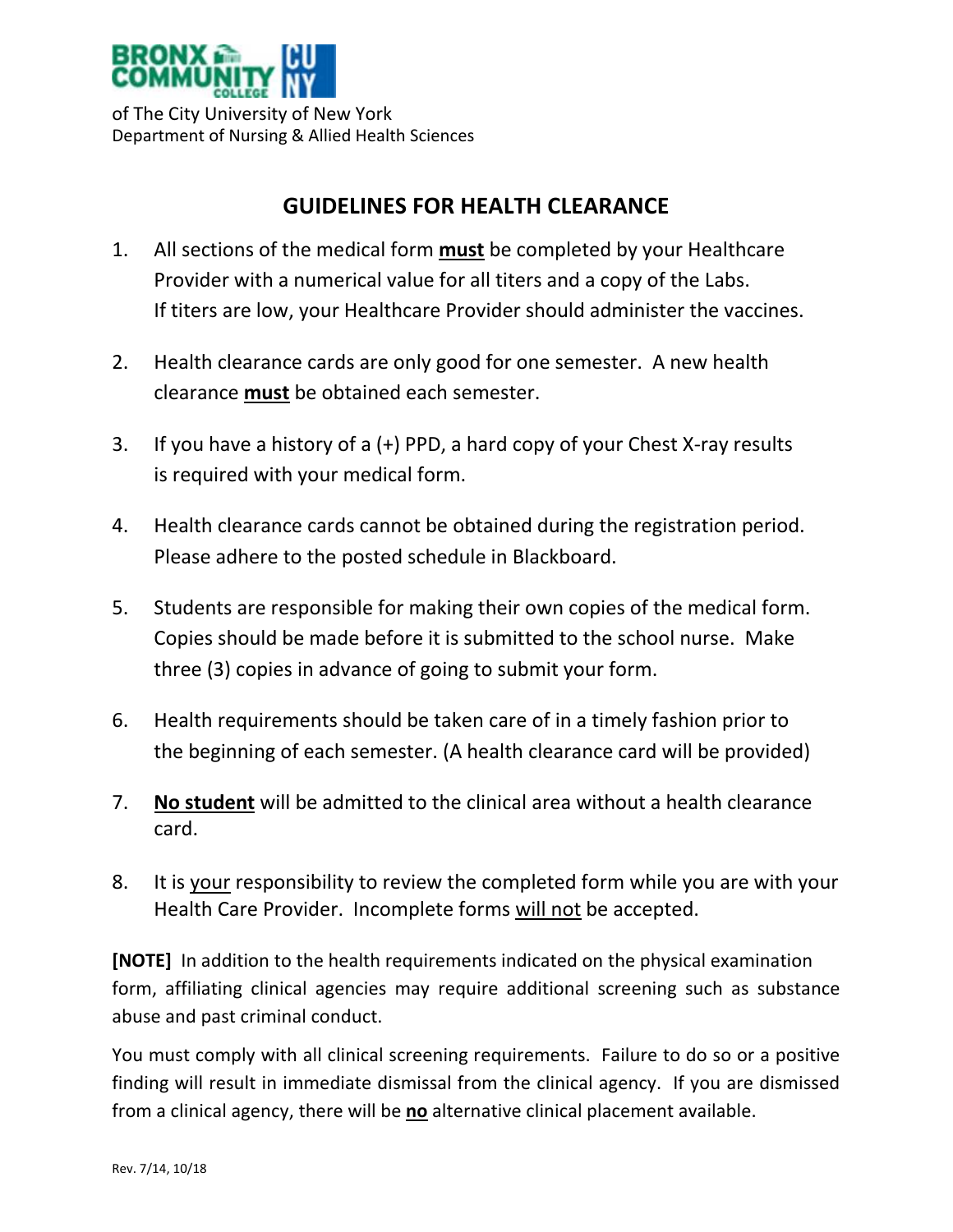

## **MEDICAL RECORD FOR NURSING STUDENTS**

LAST NAME: \_\_\_\_\_\_\_\_\_\_\_\_\_\_\_\_\_\_\_\_\_\_\_\_\_\_\_\_\_\_ FIRST NAME: \_\_\_\_\_\_\_\_\_\_\_\_\_\_\_\_\_\_\_\_\_\_\_\_\_\_

ADDRESS: \_\_\_\_\_\_\_\_\_\_\_\_\_\_\_\_\_\_\_\_\_\_\_\_\_\_\_\_\_\_\_\_\_ TELEPHONE: \_\_\_\_\_\_\_\_\_\_\_\_\_\_\_\_\_\_\_\_\_\_\_\_\_\_

*In addition to a yearly physical examination, the following immunizations are required of all Nursing Students:*

| <b>LABWORK</b>                  | <b>DATE</b>     | <b>RESULT</b> |
|---------------------------------|-----------------|---------------|
| <b>Hepatitis B Titer*</b>       |                 |               |
| *(Must Include Range value)     |                 | Signature     |
| <b>Hepatitis B Immunization</b> | 1st             |               |
|                                 | 2 <sup>nd</sup> |               |
|                                 | <b>Rrd</b>      |               |

| (*Must Include Range value)    | Date of Titer      | <b>Result/Lab Values</b>        |
|--------------------------------|--------------------|---------------------------------|
| Measles/Rubeola                | --------------     |                                 |
| Rubella                        |                    |                                 |
| <b>Mumps</b>                   |                    |                                 |
| Varicella                      |                    | $1st$ dose                      |
| Diphtheria-DPT (Every 7 Years) | Date: ____________ | $2nd$ dose                      |
| <b>PPD</b>                     | Date:____________  | $Result$ <sub>___________</sub> |
| <b>Chest X-Ray</b>             | Date: ____________ | Result <b>Result</b>            |
| (If PPD is Positive)           |                    | (Attach documentation)          |
| Influenza                      | Date: ____________ |                                 |
|                                |                    |                                 |

*ALL Medical information is confidential in compliance with HIPAA*